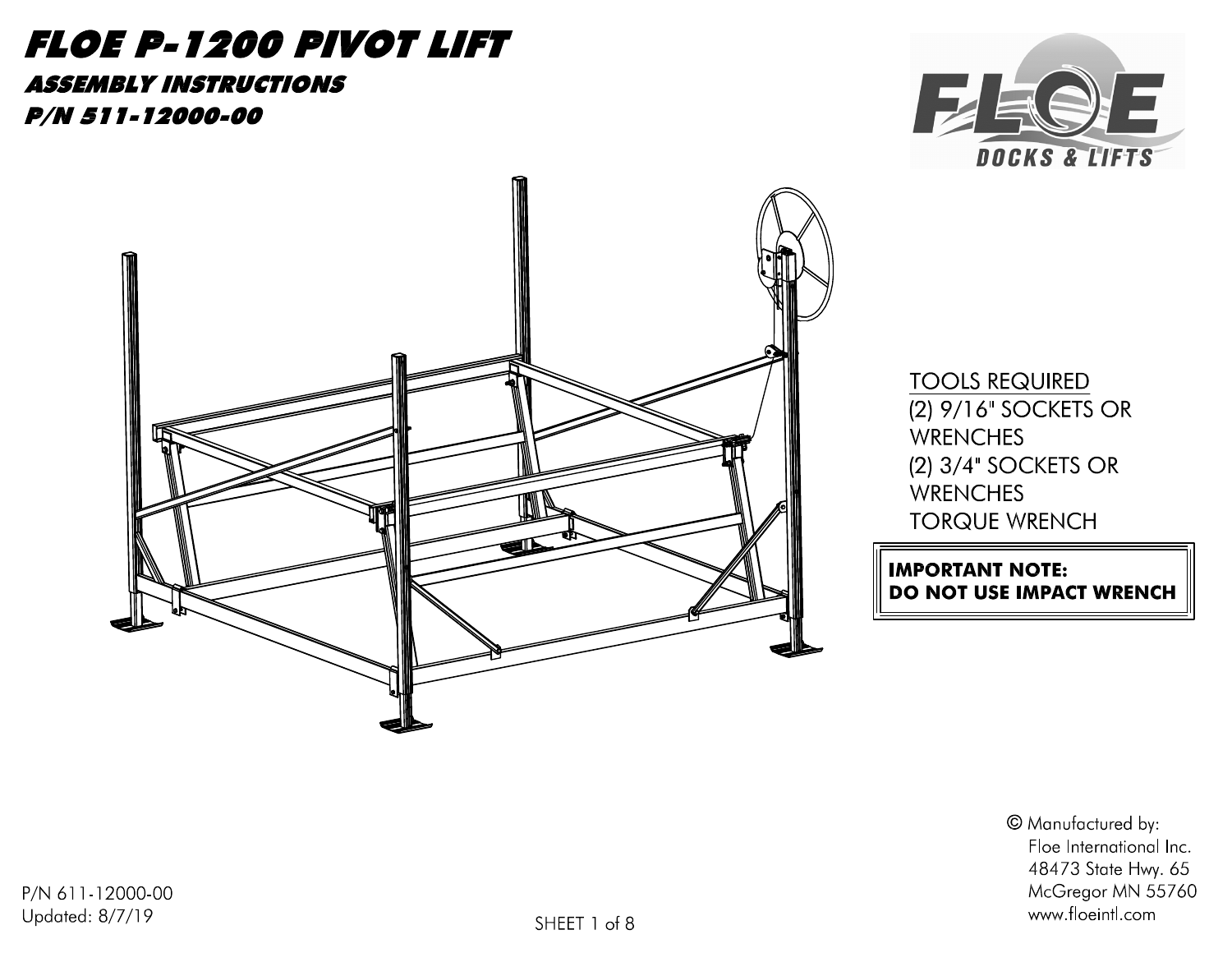P-1200 Exploded View

P/N 511-12000-00

| NO. PART NO. QTY. DESCRIPTION    |  |                                                                                                                                                                                                                                        |  |
|----------------------------------|--|----------------------------------------------------------------------------------------------------------------------------------------------------------------------------------------------------------------------------------------|--|
|                                  |  | 1 -------111-00281-00 -------1 ------- P1200 SIDE FRAME WELDMENT (RIGHT)                                                                                                                                                               |  |
|                                  |  | 2 -------111-00282-00 -------1 ------- P1200 SIDE FRAME WELDMENT (LEFT)                                                                                                                                                                |  |
|                                  |  | 3 -------111-00283-00 --------1 -------- P1200 CRADLE WELDMENT                                                                                                                                                                         |  |
|                                  |  | 4 -------111-00280-00 ------- 2 -------- PIVOT ARM WELDMENT                                                                                                                                                                            |  |
|                                  |  | 5 ------111-00284-00 -------1 ------- P1200 FRAME BEAM "A" WELDMENT<br>6 -------111-00285-00 -------1 ------- P1200 FRAME BEAM "B' WELDMENT                                                                                            |  |
|                                  |  |                                                                                                                                                                                                                                        |  |
|                                  |  | 7 -------111-00288-00 ------- 4 ------- ADJ. LEG WELDMENT - 48"                                                                                                                                                                        |  |
|                                  |  | 8 -------111-00042-00 -------- 2 -------- 3" PULLEY ASSEMBLY                                                                                                                                                                           |  |
|                                  |  | 9 002-02088-00  2  26" FRONT BRACE                                                                                                                                                                                                     |  |
|                                  |  | 10 002-03310-00  4  FRAME BEAM CLAMP (FEMALE)                                                                                                                                                                                          |  |
| 11  002-03327-00  1  WINCH MOUNT |  |                                                                                                                                                                                                                                        |  |
|                                  |  | 12 ------006-15210-00 ------ 3 ------- 2" SQ. VINYL CAP<br>13 ------111-00091-00 ------- 1 ------ 2" PULLEY ASSEMBLY W/3 LINKS<br>14 -------001-70103-00 ------ 5 ------ HHCS, 3/8-16 x 3/4"<br>15 --------001-70105-00 ------ 3 ----- |  |
|                                  |  |                                                                                                                                                                                                                                        |  |
|                                  |  |                                                                                                                                                                                                                                        |  |
|                                  |  |                                                                                                                                                                                                                                        |  |
|                                  |  | 16 ------ 001-70111-00 ------- 4 ------- HHCS, $3/8-16 \times 2$ "                                                                                                                                                                     |  |
|                                  |  | 17 ------ 001-70115-00 ------- 2 ------- HHCS, $3/8-16 \times 3$ "                                                                                                                                                                     |  |
|                                  |  | 18 001-70219-00 10  HHCS, 1/2-13 x 4"                                                                                                                                                                                                  |  |
|                                  |  | $19 \dots 001 - 76349 - 00 \dots 5 \dots 101, 3/8 - 16$ ALUM.                                                                                                                                                                          |  |
|                                  |  | 20 001-76072-00 000000 NUT, NYLOCK 1/2-13 ALUM.                                                                                                                                                                                        |  |
|                                  |  | 21  001-71017-00  10  FLATWASHER, 3/8" SAE ss                                                                                                                                                                                          |  |
|                                  |  | 22  001 - 71021 - 00  24  FLATWASHER, 1/2" SAE ss                                                                                                                                                                                      |  |
|                                  |  | 23  001 - 76071 - 00  10  NUT, NYLOCK 3/8"-16 ALUM.                                                                                                                                                                                    |  |
|                                  |  |                                                                                                                                                                                                                                        |  |
|                                  |  | 25  911 - 01204 - 00  1  WINCH POST - 24"                                                                                                                                                                                              |  |
|                                  |  | 26 007-00000-00 30 0000 MANUAL WINCH "DLB800"                                                                                                                                                                                          |  |
|                                  |  | 27  007 - 00202 - 00  1  2' WINCH WHEEL "DLB"                                                                                                                                                                                          |  |
|                                  |  | 28  111-00287-00  1  P-1200 CABLE ASSEMBLY                                                                                                                                                                                             |  |
|                                  |  | 29 001-70110-00  4  HHCS, 3/8-16 x 1 3/4" ss                                                                                                                                                                                           |  |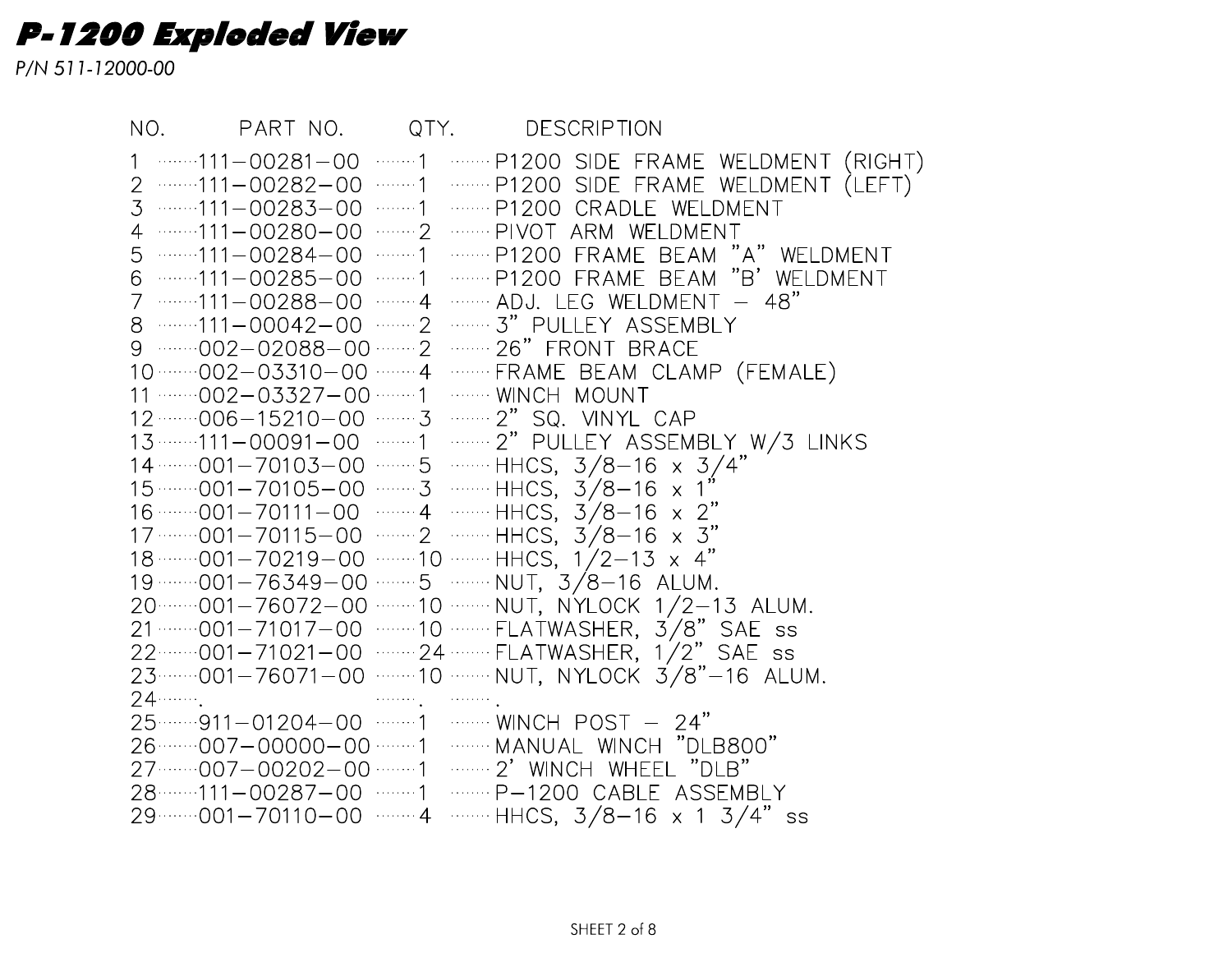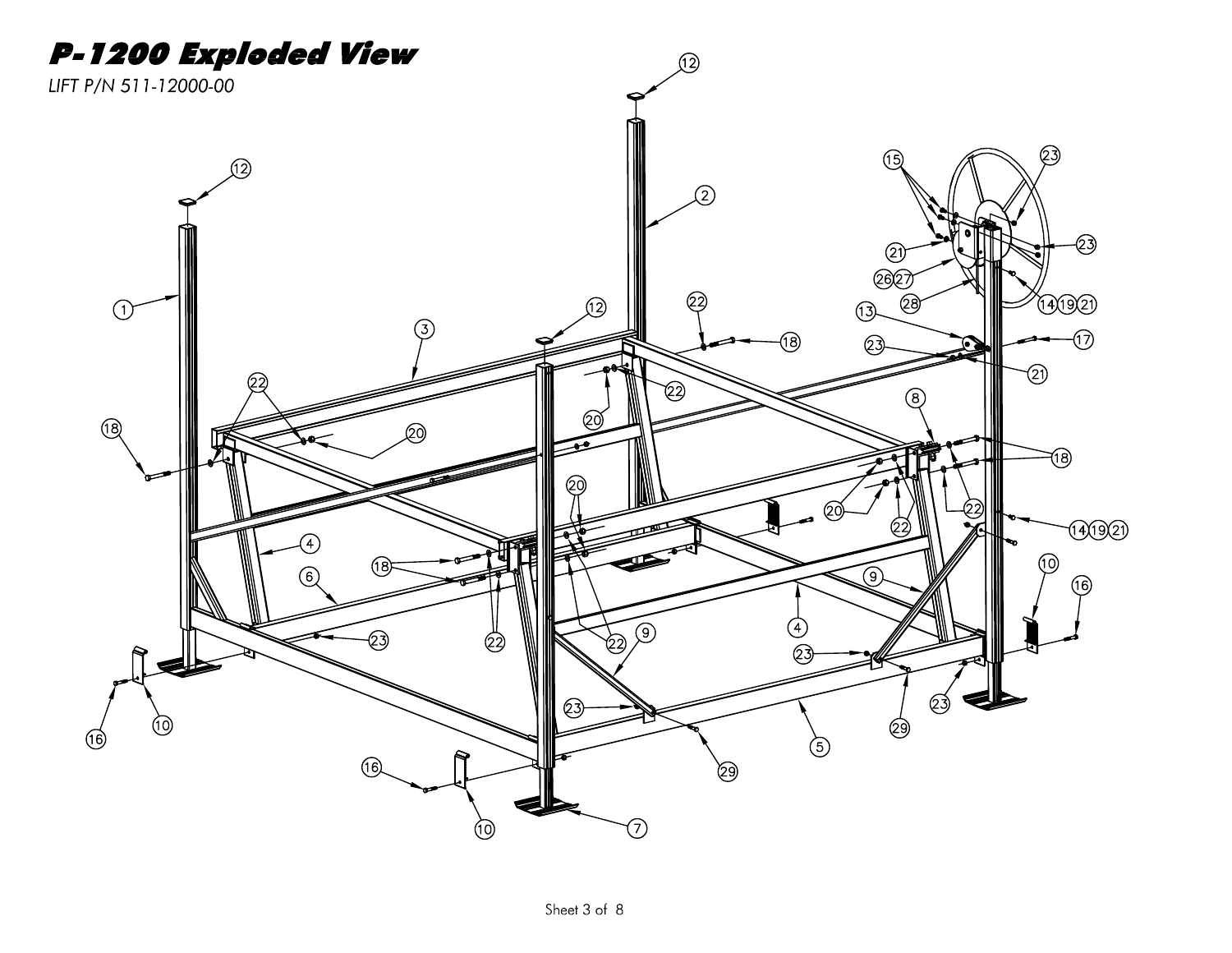

## Step 1

- Unscrew 3/8" x 3/4" bolt from leveling legs. Lay side frames on side. Insert leveling Lay side frames on side. Insert leveling<br>legs into corner posts making sure the nut Lay side trames on side. Insert leveling<br>legs into corner posts making sure the nut<br>track lines up with lower hole in corner post.<br>Line up the nut and washer with the hole in Line up the nut and washer with the hole in<br>corner post and fasten with  $3/8" \times 3/4"$  bolt track tines up with lower note in corner post.<br>Line up the nut and washer with the hole in<br>corner post and fasten with 3/8" x 3/4" bolt<br>that were removed from leveling legs. Leave that were removed from leveling legs. L<br>leveling leg extended out 8". See Fig. 1. leveling leg extended out 8". See Fig. 1.<br>Torque to 40 ft. lbs. eveling leg extended out 8". See Fig. 1.<br>Forque to 40 ft. lbs.<br>Clamp front and rear frame beams to side
- Clamp front and rear frame beams to si<mark>c</mark><br>frames using 3/8" x 2" bolts and nuts.<br>Torque to 40 ft. lbs. Frame beams to be Torque to 40 ft. lbs. Frame beams to be located as shown in Fig. 1B and 1C.

## 3/8" x 3/4"

# Be sure that the drainage holes in the<br>Be sure that the drainage holes in the

Be sure that the drainage holes in the<br>frame beams are on the bottom at **IMPORTANT NOTE:**<br>Be sure that the drainage holes in the<br>frame beams are on the bottom at<br>time of installation.

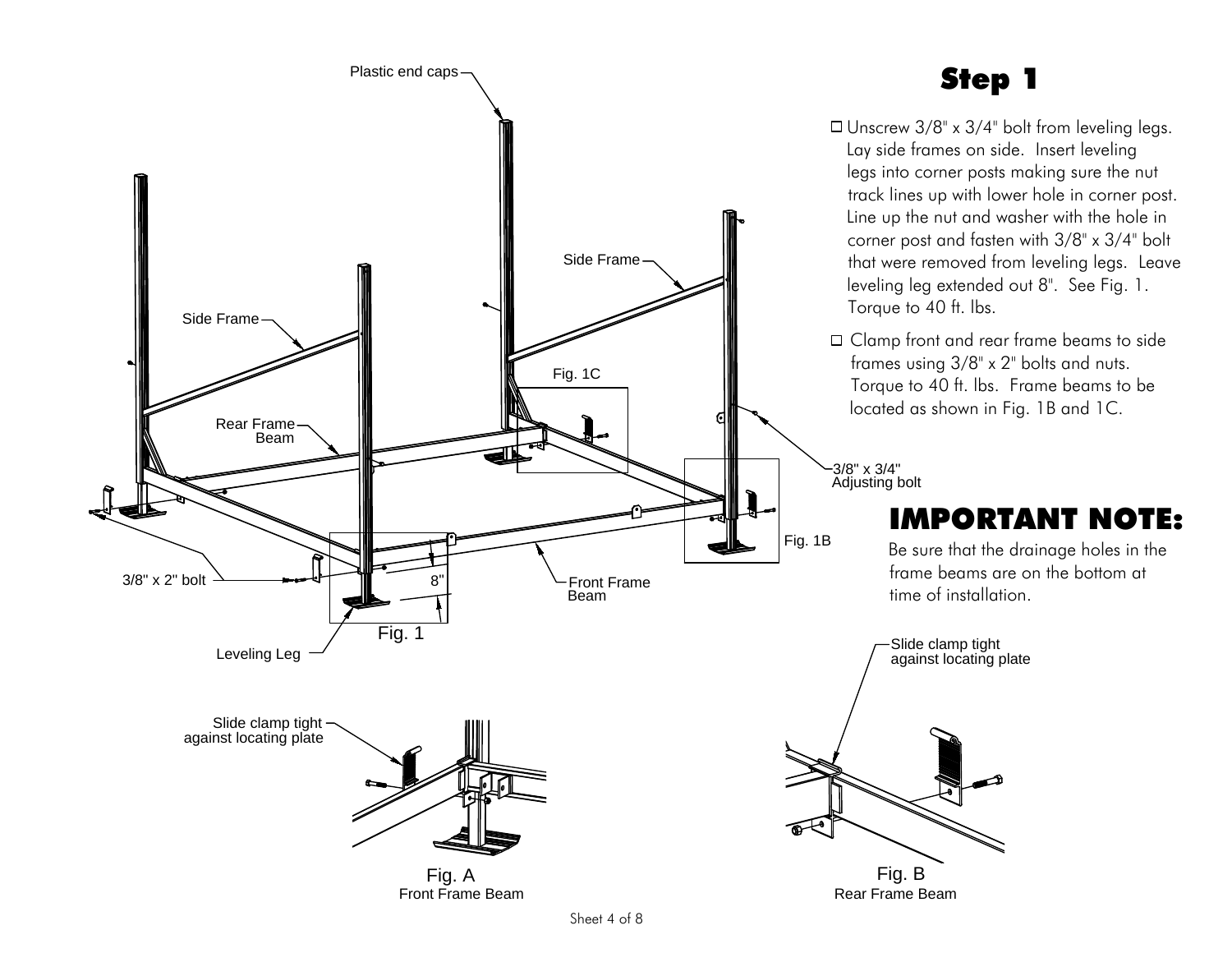

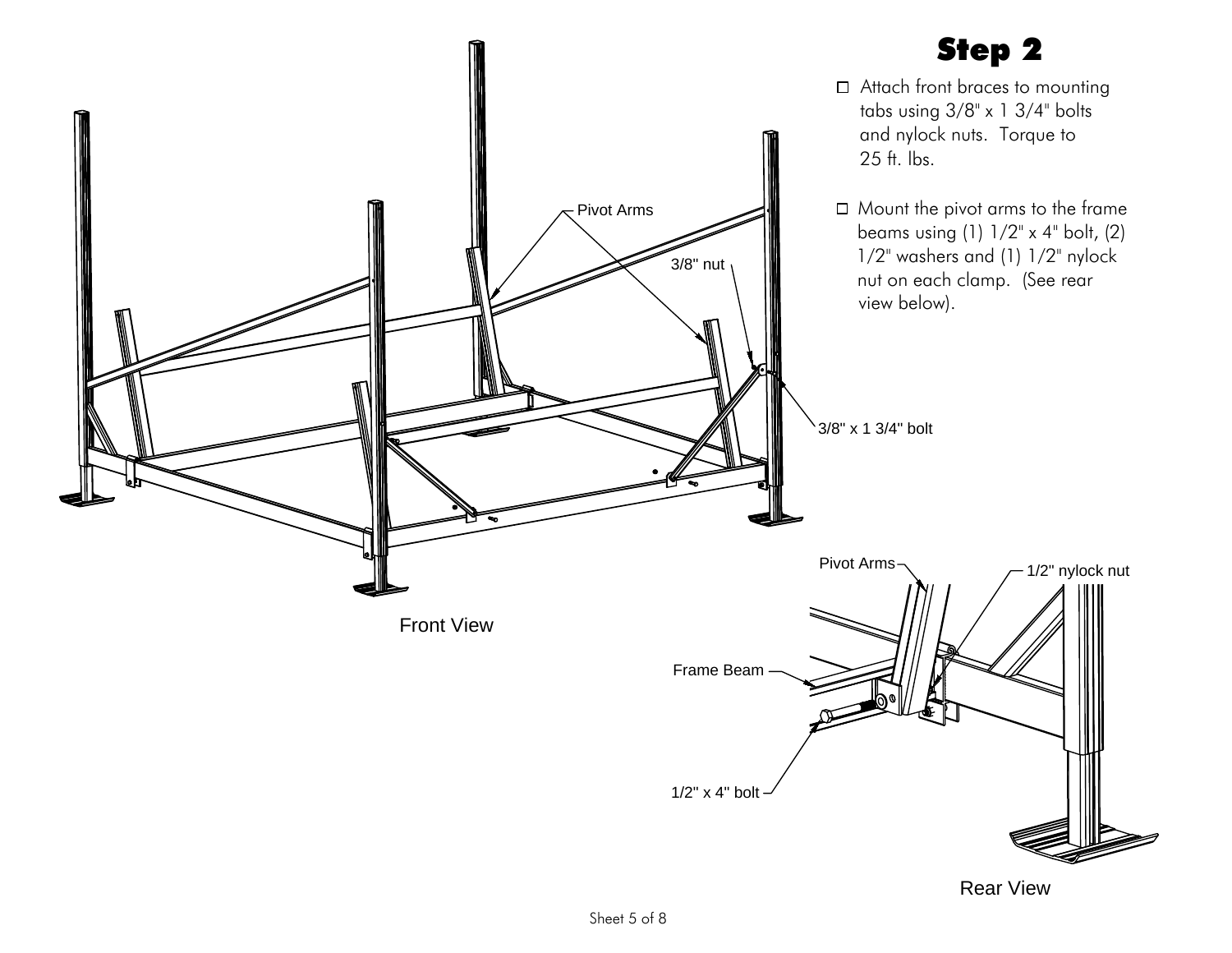## Step 3



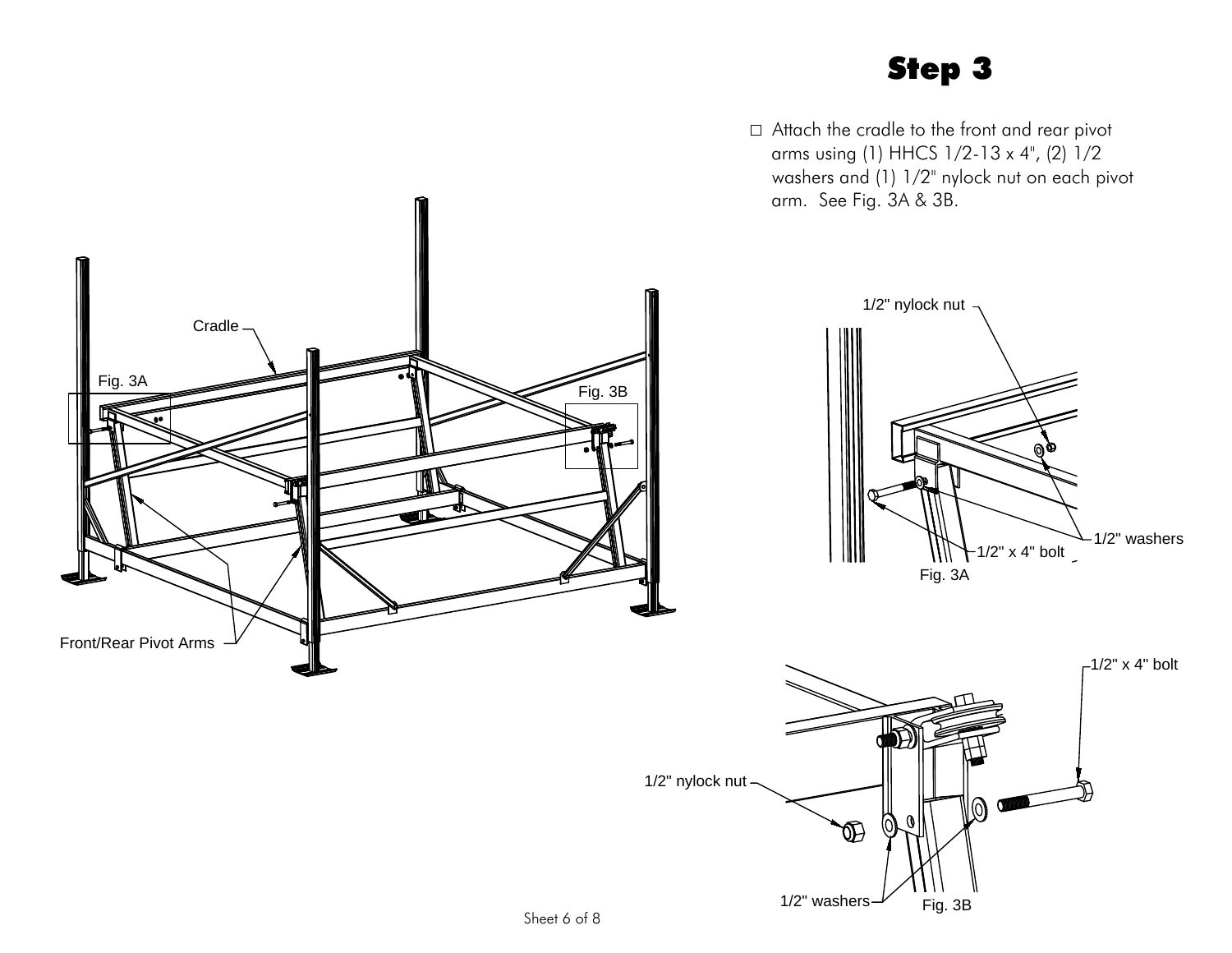### Step 4



## Lifting Winch and Cable Installation Instructions: Left side mounting shown, for right side<br>mounting See Step 5.

- **Fig. 4A Location**<br>  $\Box$  Insert winch post (item #11) into front leg of left **4A Location**<br>Insert winch post (item #11) into front leg of left<br>side frame weldment (item #2). Leave 5" of winch side frame weldment (item #2). Leave 5" of winch<br>post exposed. Fasten with (1) HHCS 3/8-16 x 3/4", side trame weldment (item #2). Leave 5" o<br>post exposed. Fasten with (1) HHCS 3/8-1،<br>(1) 3/8-16 nut, & (1) 3/8" flatwasher (items .<br>(1) 3/8-16 nut, & (1) 3/8" flatwasher<br>#14,19, & 21). Torque to 40 ft. lbs. post exposed. Fasten with (1) HHCS 3/8-16 x<br>(1) 3/8-16 nut, & (1) 3/8" flatwasher (items<br>#14,19, & 21). Torque to 40 ft. lbs.<br>Install manual winch (item #26) with the hand
- (1) 3/8-10 hor, & (1) 3/8-halwasher (nems<br>#14,19, & 21). Torque to 40 ft. lbs.<br>Install manual winch (item #26) with the hand<br>wheel spindle on the top and the cable out the wheel <mark>s</mark><br>bottom. bottom.<br>  $\square$  Remove the E-clip from the pin on the 2" pulley as the case of the mass.<br>Install manual winch (item #26) with the hand<br>wheel spindle on the top and the cable out the<br>bottom.<br>Remove the E-clip from the pin on the 2" pulley<br>assembly (item #13) and insert the cable (item
- kemove me L-chp nom me pm on me 2-pi<br>assembly (item #13) and insert the cable (i<br>#28), & replace E-clip.<br>Attach 2" pulley assembly to left side frame
- assembly (item #13) and insert the cable (item<br>#28), & replace E-clip.<br>Attach 2" pulley assembly to left side frame<br>weldment with (1) HHCS 3/8-16 x 3", (1) 3/8-16 weldment with (1) HHCS 3/8-16 x 3", (1) 3/8-1<br>nut, & (1) 3/8" flatwasher (items #17,21, & 23). nut, & (1)  $3/8$ " flatwasher (items  $\#17,21$ , & 23).<br>Torque to 10 ft. lbs.
- Torque to 10 ft. lbs.<br>Thread the other end of the cable through the (2) 3"<br>cradle pulley assemblies (item #8) & attach the cradle pulley assemblies (item #8) & attach the<br>swedged end of the cable to the right side weldment Thread the other end of the cable through the  $(2)$ <br>cradle pulley assemblies (item  $\#8$ ) & attach the<br>swedged end of the cable to the right side weldn<br>(item  $\#1$ ) with (1) HHCS 3/8-16 x 3", (1) 3/8-16 (item #1) with (1) HHCS  $3/8-16 \times 3$ ", (1)  $3/8-16$  nut, & (1)  $3/8$ " flatwasher (items # 17,21, & 23). Torque to 10 ft. lbs. (item #1) with (1) HHCS 3/8-16 x 3", (1) 3/8-1<br>nut, & (1) 3/8" flatwasher (items # 17,21, & 23<br>Torque to 10 ft. lbs.<br>Install (2) HHCS 1/4-20 x 1 3/4", & (2) 1/4-20
- norque to 10 tt. ibs.<br>Install (2) HHCS 1/4-20 x 1 3/4", & (2) 1/4-20<br>nylock nuts (items #31, & 32) through 3" pulley nylock nuts (items  $#31$ , & 32) through 3" pulley assemblies (items  $#8$ ). Torque to 10 ft lbs.